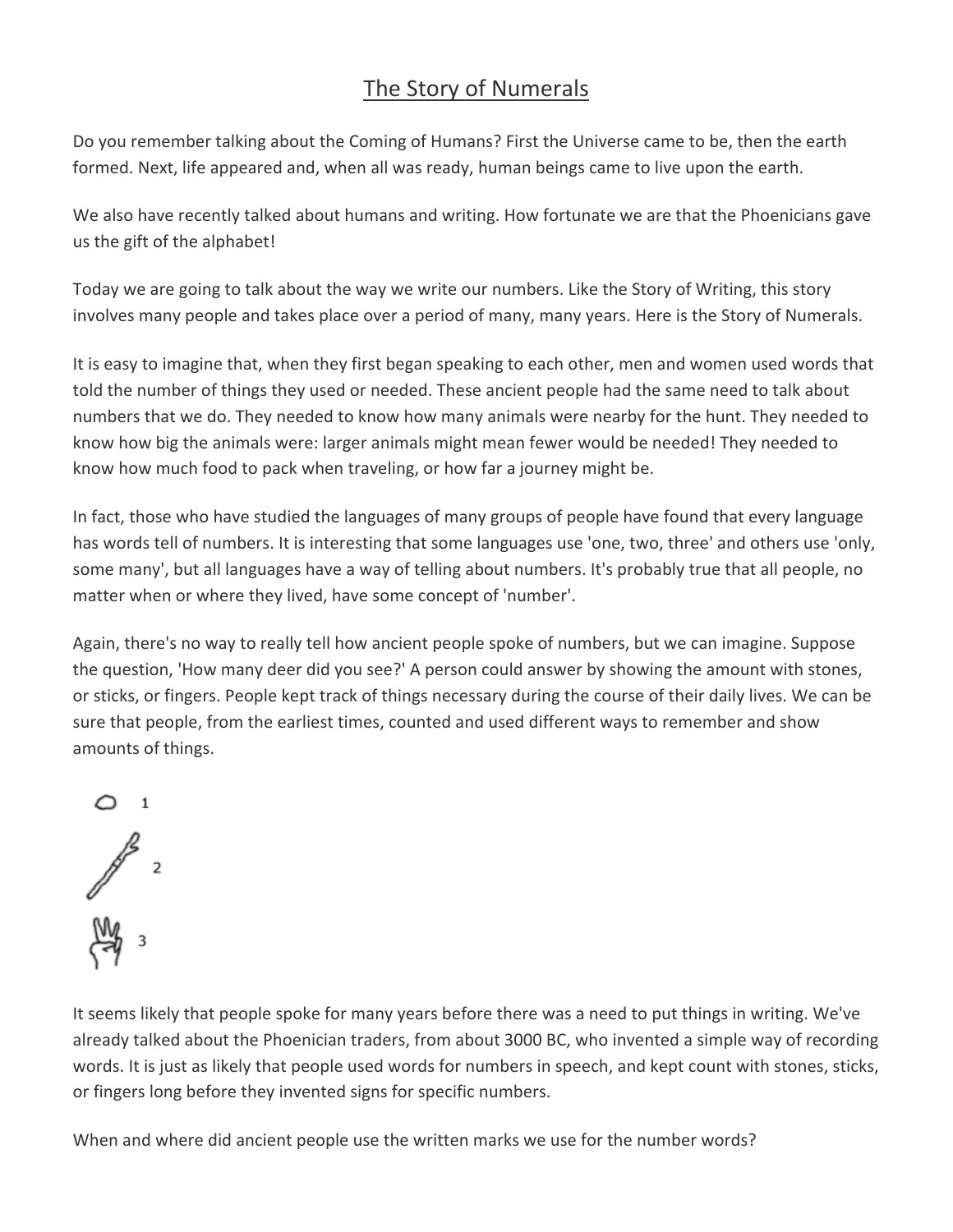About 5000 years ago the Sumerians lived between two rivers. Their country was called Mesopotamia. We have records from around 3000 BC that show that the Sumerians could read and write and had devised a way of writing numbers. Their way of writing was called cuneiform (wedge-shaped) because they used a stick which, when pressed into clay tablets, made wedge-shaped marks.



There was another group of people, the Babylonians, who lived a bit later than the Sumerians, but who also used cuneiform writing. The Babylonians also lived in the same river valley. They used this method of writing because the clay used for making their clay tablets was plentiful. There are two reasons why we have records of the number writing of the Babylonians. The first is that they were merchants and traders, so they kept and stored many, many records. The second is that they lived in a dry, hot part of the world. Their clay tablet records dried hard in the hot sun, and stayed that way for centuries.

We also have records of number writing by the Egyptians, a people that lived around the same time as the Babylonians and who were also merchants and traders. Do you remember talking about their picture writing, called hieroglyphics? An interesting thing about the Egyptians is that they had specific pictures for very large numbers. They even had a picture for 'million'! It was something like this: (open your arms upward) This represented a person who was astonished, almost like the way you would say, 'Wow!'. Perhaps they were very good merchants.

1,000,000

Now the Greeks, who lived a bit later, did something else altogether. They used the first letters of their number word names to write the actual number. For example, the Greek word for *five* is '*penta*', and so *five* was written as the Greek letter *pi* (write the symbol *pi*).

The Romans also used some first letter symbols, but they also invented other signs. For example, they wrote '*X*' for '*ten*'. Perhaps this sign came from crossing the thumbs of both hands. Notice how crossed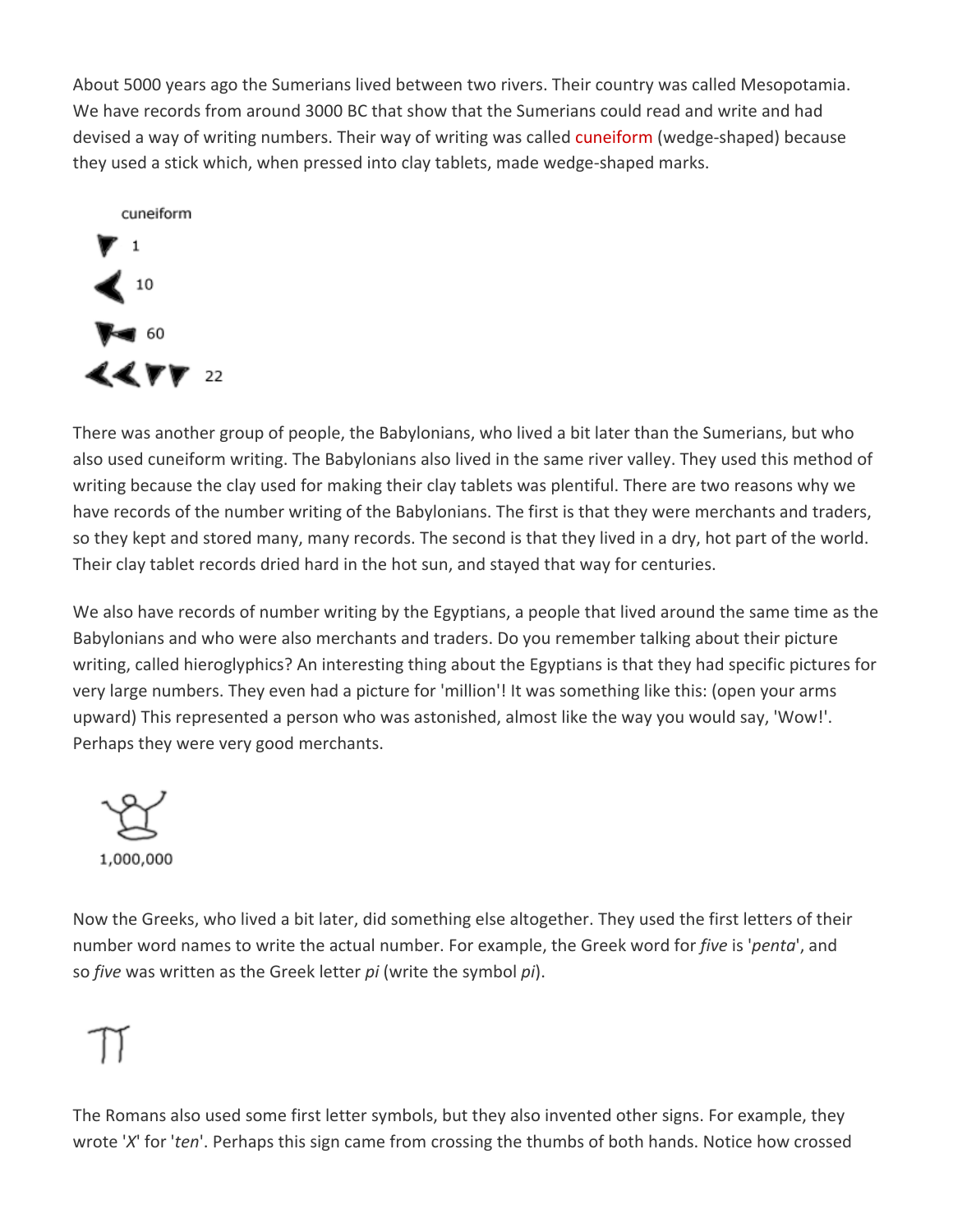thumbs look like an 'X'. (demonstrate) The Roman way of writing numbers is the way that the merchants of Europe used until the 18th century. This probably so because addition and subtraction are very simple with Roman numbers and the merchants didn't want to complicate things.

## Roman Numerals

- $\mathbf{1}$  $\mathbf{I}$
- v - 5
- $X$  10
- L 50
- $C$  100
- D 500
- M 1000

It is interesting to note that the Babylonians, Egyptians, Greeks, and Romans used the same symbol for the number '1', almost the same way we do:

| Babylonian |  |
|------------|--|
| Egyptian   |  |
| Greek      |  |
| Roman      |  |

Remember that this is a story about when and where the symbols we use for numbers came to be. What about the rest of the symbols for number words, the numerals you have traced with the sandpaper letters?

The first records that match the way we write our numerals were found in India, used by the Hindu people. The signs were found carved into the wall of a cave more than 2000 years ago! '*Zero*' was not one of these signs. (Records do show that the Hindu people invented a sign for '*zero*' about 1000 years later.)

The question is: How did these symbols get from India to us? We know that people from India traded with people from a land called Arabia. The merchants who traveled from India very likely brought their way of recording numbers with them. But the people who lived in Arabia did not need a way to record numbers. They already had their own way, including a symbol for '*zero*'. Why would they change their way if it worked for them?

Nevertheless, there was an Arabic scholar who thought that the Hindu way of recording numbers was clever and useful. He wrote a little book about it that found its way into Europe about 1000 years ago. We know this because European writing has been found, using these same signs, in a hand-written paper dated 976 AD. Since the book came from Arabia, the symbols were called *Arabic Numerals*.